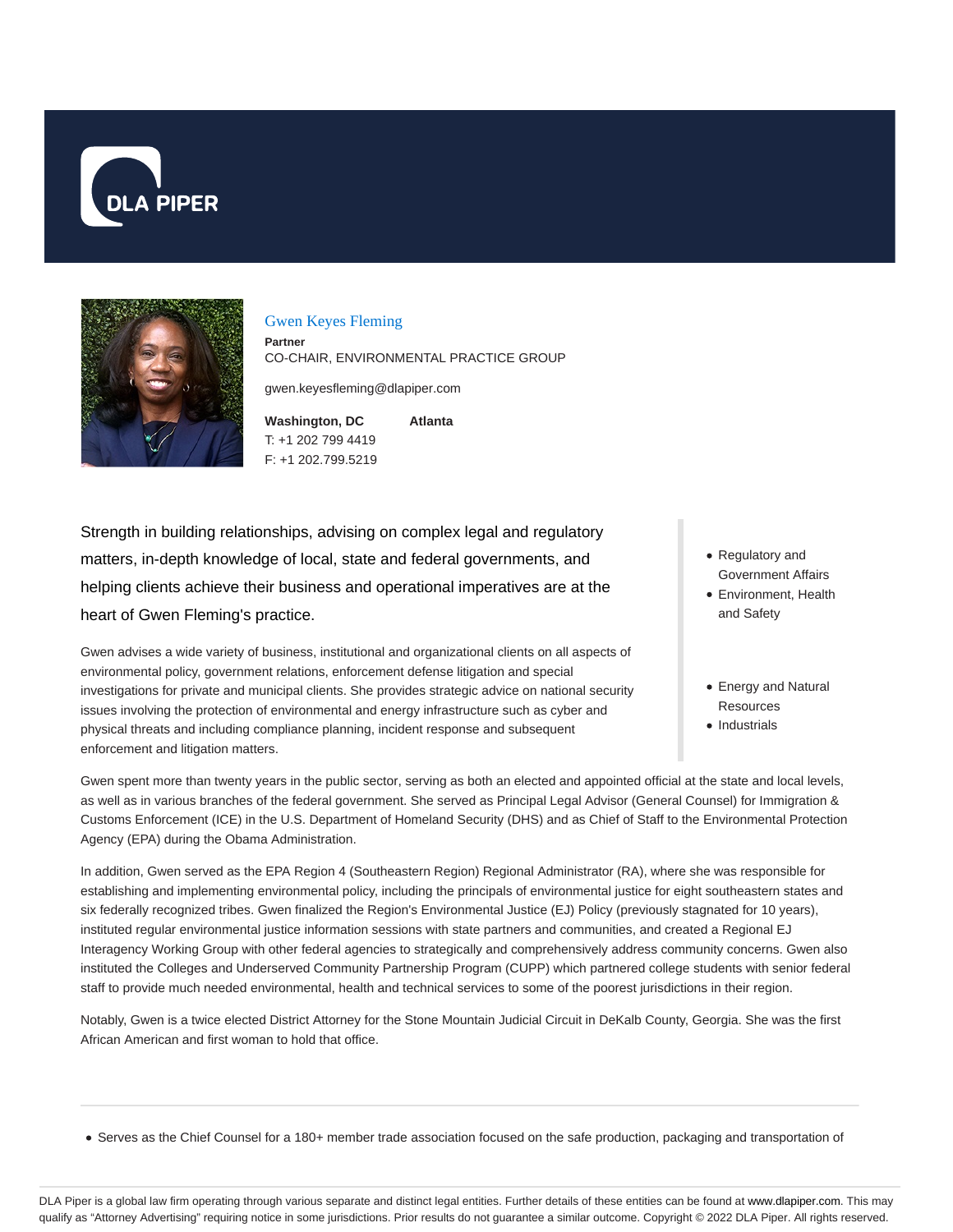mission chemicals and advises on the day-to-day operations and interactions regarding regulatory matters and litigation strategies with EPA.

- Negotiated a favorable settlement for a chemical manufacturer defending a citizen suit claim of non-compliance with the Clean Water Act.
- Drafted the defense strategy that facilitated a favorable Clean Air Act settlement for a large public power utility resulting in a significant reduction in penalties assessed.
- Successfully defended two waste disposal companies against the EPA's claims of inadequate financial assurance under the Resource Conservation and Recovery Act.
- Assisted a newly elected local government client with reviewing the terms of the Clean Water Act Consent Decree, drafting a plan to address previous performance challenges with staff responsible for compliance and outlining a strategy to engage state and federal regulatory agencies in response to a citizen suit alleging noncompliance. Facilitated approval of a Consent Decree Modification which gave the client more time to implement cost effective remedies while also addressing the community's and NGO's environmental justice concerns.
- Conducted an internal investigation into alleged employee violations of an organization's policies and procedures that resulted in an employee agreeing to repay funds inappropriately obtained.
- Led the largest legal program within DHS, comprised of approximately 1500 attorneys and staff in 60 locations across the country providing legal advice to ICE client senior officials as they led a global team of nearly 20,000 employees committed to protecting national security and public safety via the enforcement of immigration and customs law.
- Managed the day-to-day operations of the EPA's nearly \$8 billion budget and 15,000 employees in concert with other senior agency officials. Participated in the development and coordination of viewpoints of various stakeholders as the Agency finalized or proposed significant environmental regulations including the Clean Water Rule, the Clean Power Plan, the Definition of Solid Waste (DSW) Rule, Coal Combustion Residuals (CCR) Rule, Ozone NAAQS and the Worker Protection Standard.
- Operated as the lead enforcement official responsible for coordinating all civil and criminal aspects of environmental protection in conjunction with state partners and headquarters representatives in accordance with the statutory provisions of the Clean Water Act (CWA), Clean Air Act (CAA), Comprehensive Environmental Response, Compensation, and Liability Act (CERCLA), Resource Conservation and Recovery Act, (RCRA) National Environmental Policy Act (NEPA) and other environmental laws.
- Served as the chief negotiator on numerous highly sensitive and complex environmental matters involving diverse stakeholder interests including a comprehensive and enforceable historic agreement with the State of Florida establishing, for the first time, a science-based protective limit (WQBEL) on NPDES permits controlling phosphorus pollution discharges into the Everglades thereby ending nearly twenty years of litigation.
- Served as the EPA's co-representative to the RESTORE Act Council and supervised the personnel tasked with addressing the ecosystem restoration and community resiliency in the Gulf of Mexico coastal region after the Deepwater Horizon Oil Spill.
- Managed to fairly balance the interests of law enforcement agencies, next-of-kin, the media and the community-at-large during the initiation and supervision of a year-long Special Civil Grand Jury Investigation into fifteen officer-involved fatalities that occurred within DeKalb County, Georgia within the span of one year.

# **CREDENTIALS**

# **Admissions**

- District of Columbia
- Georgia

# Prior Experience

- U.S. Department of Homeland Security, Immigration & Customs Enforcement, Principal Legal Advisor, 2015-2017
- U.S. Environmental Protection Agency, Chief of Staff to Administrator Gina McCarthy, 2013-2015, Regional Administrator, Region 4, 2010-2013
- Stone Mountain Judicial Circuit, Decatur, GA, District Attorney, 2005-2010
- DeKalb County Solicitor General's Office, Decatur, GA, Solicitor General, 1999-2004, Chief Assistant Solicitor General, 1998-1999,

DLA Piper is a global law firm operating through various separate and distinct legal entities. Further details of these entities can be found at www.dlapiper.com. This may qualify as "Attorney Advertising" requiring notice in some jurisdictions. Prior results do not guarantee a similar outcome. Copyright @ 2022 DLA Piper. All rights reserved.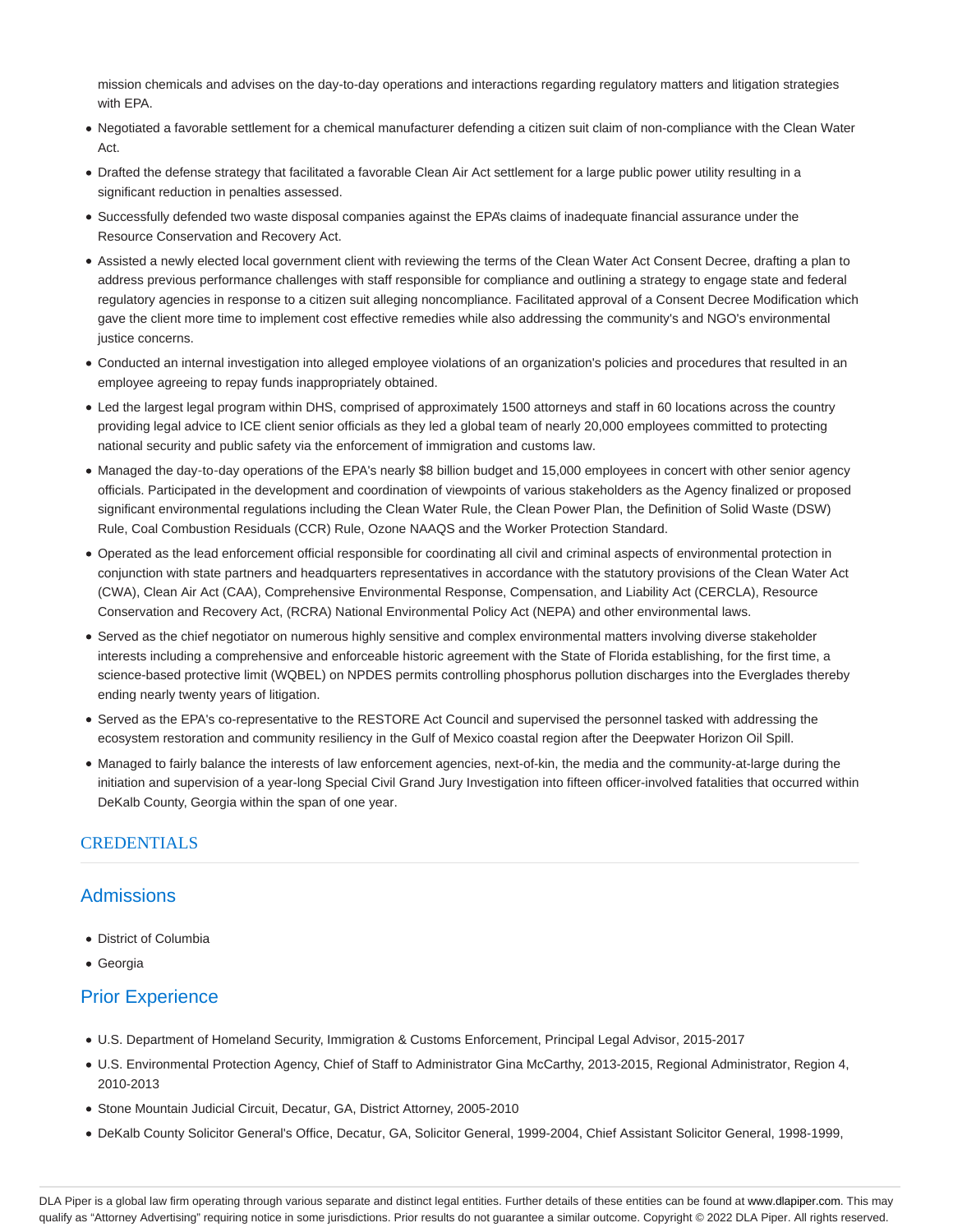# **Recognitions**

- Legal 500 Recommended Attorney, Environment Regulatory, 2019
- African American Federal Executive Association (AAFEA), Ebenezer Basset Award, 2017
- USEPA, Environmental Justice Champion of Change Award, 2015
- Atlanta Metropolitan, Combined Federal Campaign Leadership Award, 2012

#### **Education**

- J.D., Emory University
- B.S., Rutgers University
- Certificate of Completion for the Promoting Racial Equity in the Workplace Program, John F. Kennedy School of Government at Harvard University, Executive Education

#### **Courts**

- Georgia Court of Appeals
- Supreme Court of Georgia
- Supreme Court of the United States
- United States Court of Appeals for the District of Columbia Circuit

### **Memberships**

- Co-chair, Task Force on Environmental Justice, American Bar Association
- Member, Section of Environment, Energy and Resources, American Bar Association
- Member, American College of Environmental Lawyers
- Partnership for Public Service, Strategic Advisor for Government Executives (SAGE)

# Civic and Charitable

- Board member, Environmental Law Institute
- Board member, Environmental Protection Network

#### INSIGHTS

# **Publications**

**Environmental justice takes a permanent place at the Department of Justice**

#### 12 May 2022

Companies with environmental interests should considered several dynamics arising from these policy developments and resource allocations.

- "Anti-Transgender Bills Being Introduced & Enacted by State Legislatures," June 6, 2021
- "Environmental Justice Policy Gains Momentum Under the Biden Administration," February 22, 2021

DLA Piper is a global law firm operating through various separate and distinct legal entities. Further details of these entities can be found at www.dlapiper.com. This may qualify as "Attorney Advertising" requiring notice in some jurisdictions. Prior results do not guarantee a similar outcome. Copyright © 2022 DLA Piper. All rights reserved.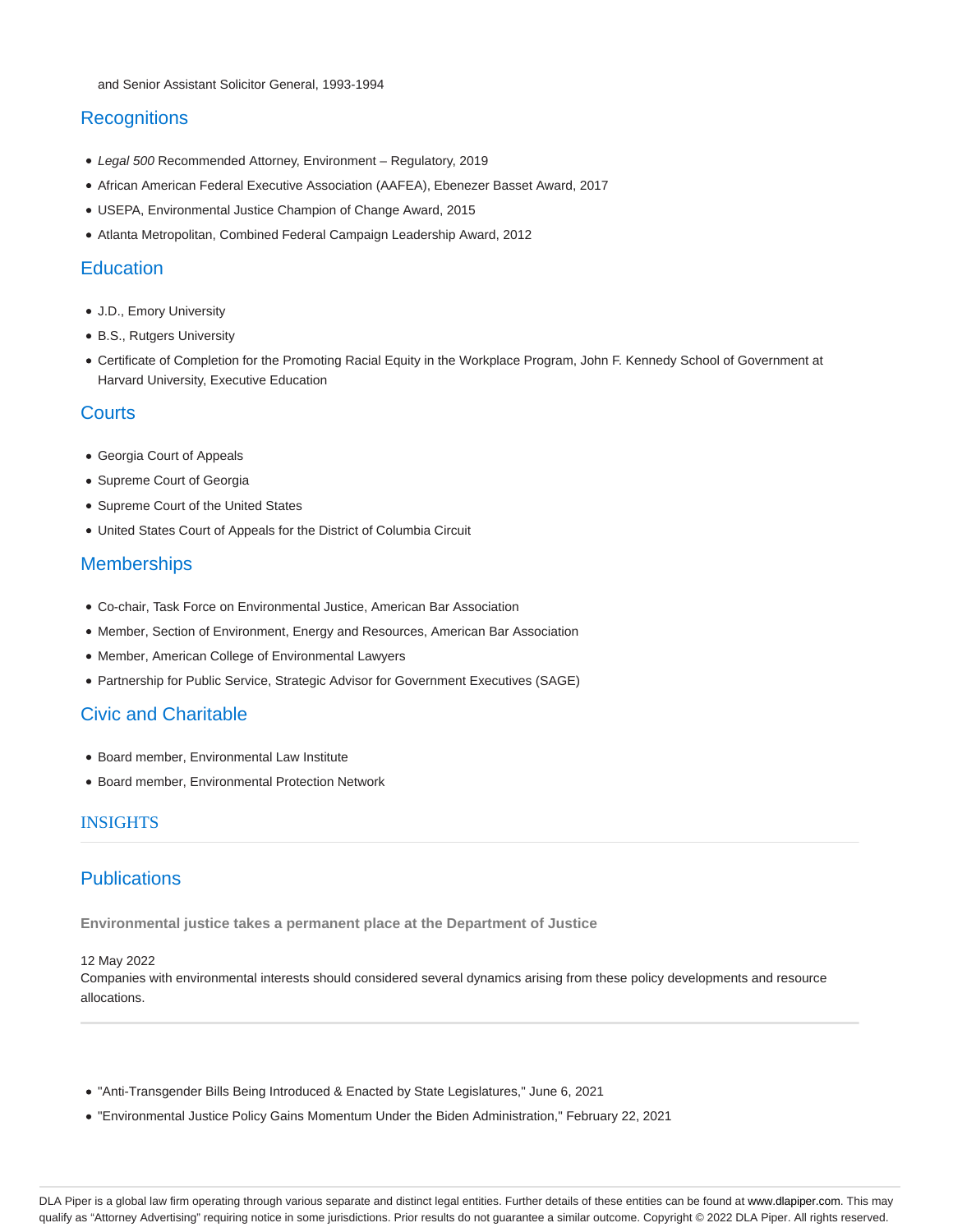- "Legal Challenge to Federal Ban on SEPs May Result in Change in Enforcement Policy," October 15, 2020
- "EPA Issues Compliance Advisory Regarding Pesticide Devices Making Claims to Kill the Novel Coronavirus," June 9, 2020
- "Medical Waste & COVID-19: Important Developments," March 26, 2020
- "Escalated Tension with Iran Heightens Cybersecurity Threat Despite Military De-Escalation," January 8, 2020
- "EPA's 20 Proposed Low-Priority and High-Priority Chemical Substances: Comments are Due November 2019," August 28, 2019
- "Water ISAC Releases Broader Cybersecurity Guidelines for Water & Waste Water Utilities," July 29, 2019
- "EPA Amends Freedom of Information Act Regulations," July 3, 2019
- "New Hazardous Waste Pharmaceutical Rule Imposes New Obligations on Health Care Providers," April 5, 2019
- "EPA Issues New Emergency Response Requirements for Community Water Systems," April 3, 2019
- "Significant Cyber Supply Chain Management Changes on the Horizon for Electric Utilities," October 31, 2018
- "DOT Aims to Create Flexible Regulatory Framework for Automated Vehicle Technology," October 11, 2018
- "FERC Raises the Threshold for Cyber Incident Reporting," July 24, 2018
- "Updated TSA Guidelines Suggest New Approach for Pipeline Cybersecurity," April 24, 2018
- "DC Circuit Decision Loosens Restrictions on Solid Waste," March 23, 2018
- "GAO Reports Challenges and Successes in Cybersecurity Framework Adoption," March 5, 2018
- "Federal Government Takes Steps to Shape Rules for Automated Vehicles," September 18, 2017

### **Events**

#### **Previous**

**EPA Rule on Solid and Hazardous Waste: Enforcement and Compliance with 83 Fed. Reg. 24664**

10 May 2022 Webinar

- "60 Days' Notice: Citizen Suits after 50 years of the Clean Water Act (and short stories)" ABA's SEER 51st Spring Conference on Environmental Law, April 8, 2022
- "Priorities of the Biden-Harris Administration" ALI-CLE, February 10, 2022
- "What the Biden EPA's Environmental Justice Movement Means for Industrial Investors and Operators," June 22, 2021
- "Paths of Environmental Law and Environmental Justice: Where we need to go to ensure equal protection of everyone," ABA's SEER 50th Spring Conference on Environmental Law, April 30, 2021
- Environmental Law 2021, ALI CLE/Environmental Law Institute, February 24, 2021
- VNF Live, "Changes to Congressional Committee Leadership: They are Coming No Matter the Results of the Election," October 1, 2020
- APPA's Legal and Regulatory Conference, American Public Power Association, Portland OR, October 22, 2019
- "Managing Unused Pharmaceuticals: New Obligations on Healthcare Providers, Expanded Definition of Healthcare Facility," June 19, 2019
- "Race and the Law," Vermont Law School's Black Law Student Association, South Royalton VT, February 1, 2019
- "Successful Policy Development in an Ever-Changing Environment," Washington DC, December 10, 2018
- "Environmental Review and Permitting Reform for Infrastructure Projects Breakfast Program," National Association of Women Lawyers, Beveridge & Diamond, & Van Ness Feldman, Washington DC, June 20, 2018
- "New Source Review Reform: Past, Present and Future," American Bar Association, Teleconference, April 10, 2018